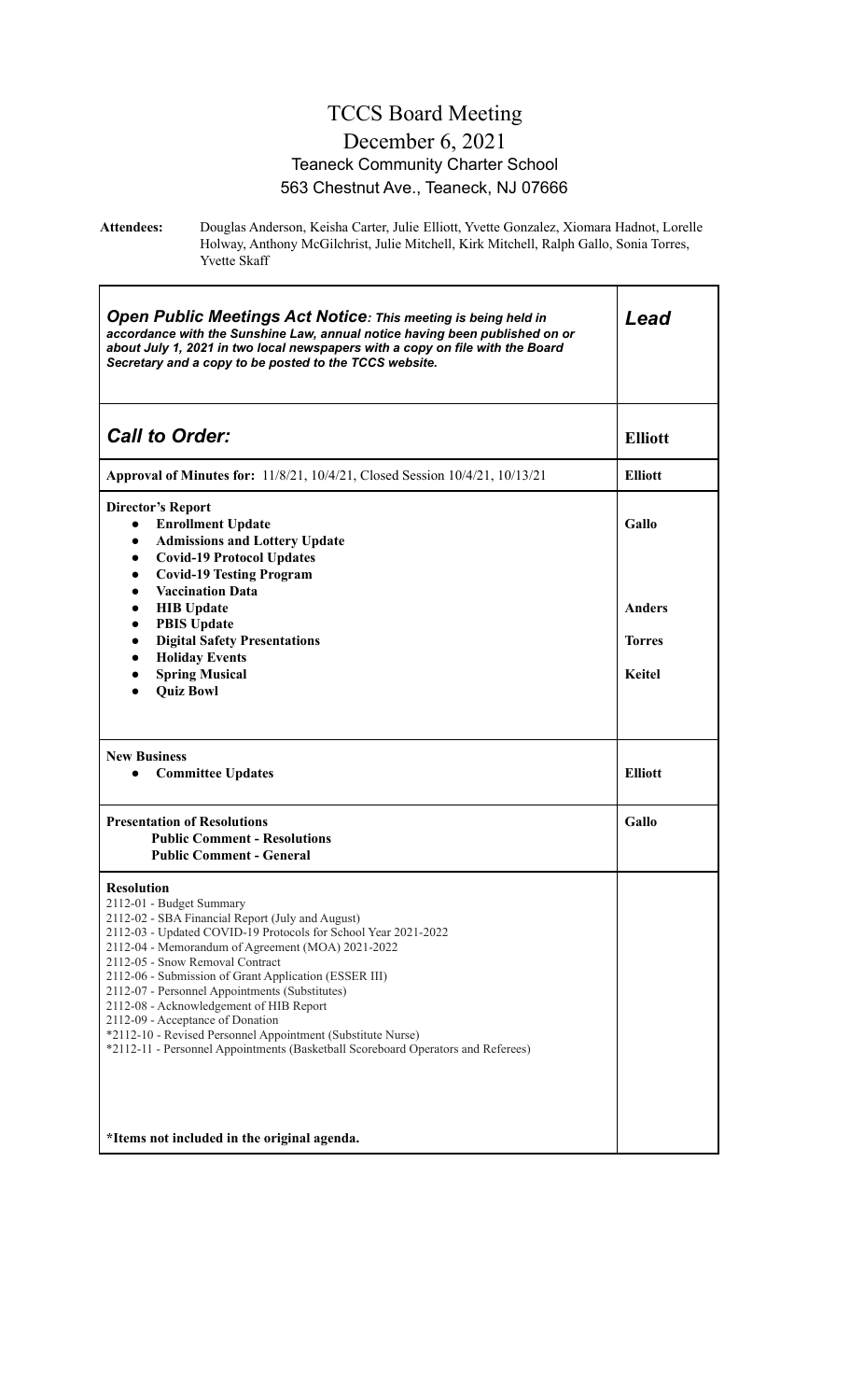# **TCCS Board Meeting December 6, 2021** *Resolution 2112-01 Budget Summary*

**BE IT RESOLVED, that the Budget Summary for November 9, 2021 - December 6, 2021 (total amount \$180,041.42) be approved.**

| Moved by:       |            |                |               |            | <b>Seconded By:</b> |                    |            |                |
|-----------------|------------|----------------|---------------|------------|---------------------|--------------------|------------|----------------|
|                 |            |                |               |            |                     |                    |            |                |
| <b>Vote</b>     |            |                |               |            |                     |                    |            |                |
|                 | <b>Yes</b> | N <sub>0</sub> |               | <b>Yes</b> | N <sub>0</sub>      |                    | <b>Yes</b> | N <sub>0</sub> |
| <b>Anderson</b> |            |                | Gonzalez      |            |                     | <b>McGilchrist</b> |            |                |
| Carter          |            |                | Hadnot        |            |                     | J. Mitchell        |            |                |
| <b>Elliott</b>  |            |                | <b>Holway</b> |            |                     | K. Mitchell        |            |                |

| <b>Resolution Carried:</b> | tes |  |
|----------------------------|-----|--|
|----------------------------|-----|--|

**Date:\_\_\_\_\_\_\_\_\_\_\_\_\_\_\_\_\_\_\_\_\_\_\_\_\_\_\_\_\_\_\_\_\_\_\_\_\_\_**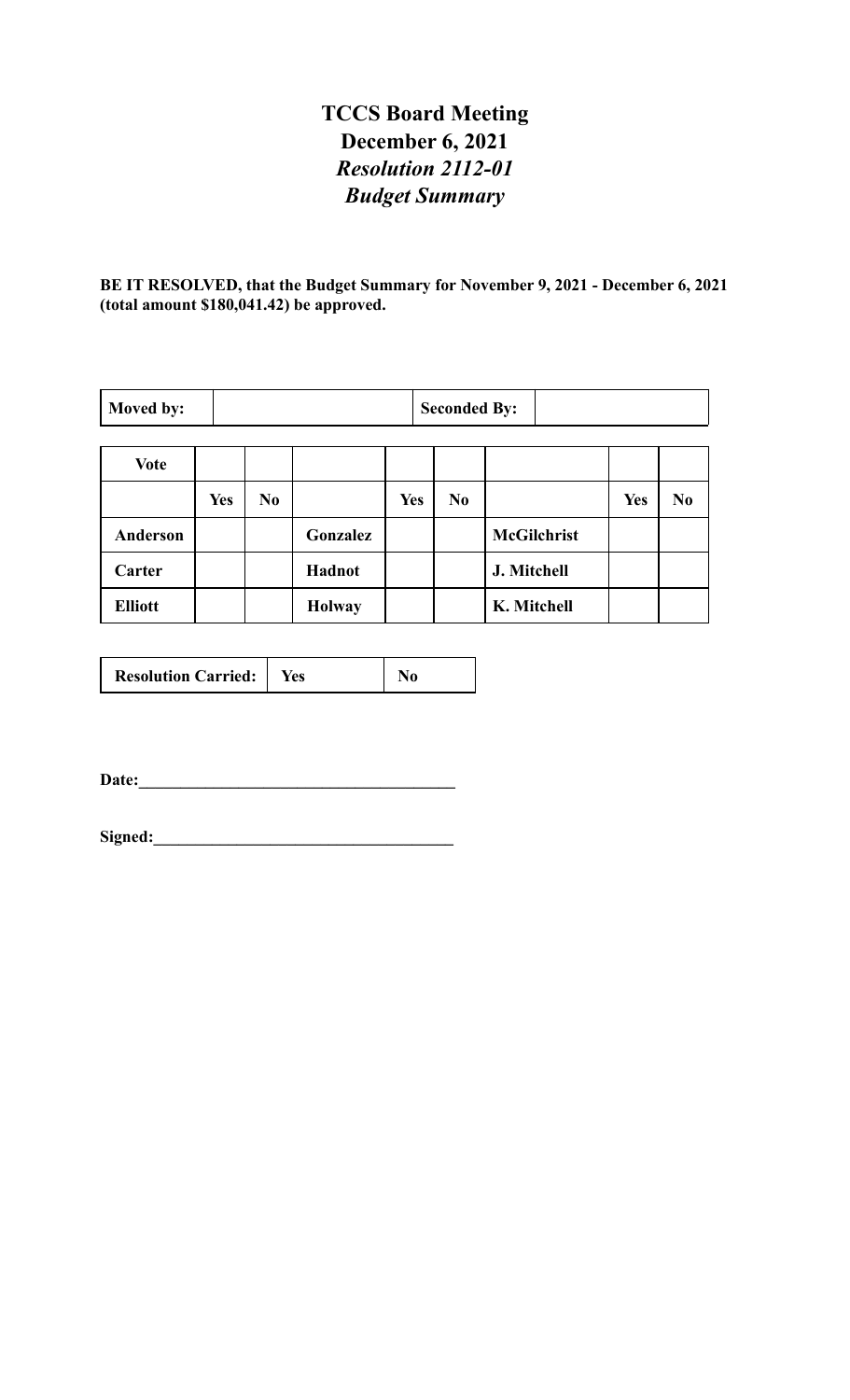# **TCCS Board Meeting December 6, 2021** *Resolution 2112-02 SBA Financial Reports (July and August 2021)*

**BE IT RESOLVED, that the Board of Trustees approve the SBA Financial Reports for July and August 2021.**

| Moved by:      |            |                |               |            | <b>Seconded By:</b> |                    |            |                |
|----------------|------------|----------------|---------------|------------|---------------------|--------------------|------------|----------------|
| <b>Vote</b>    |            |                |               |            |                     |                    |            |                |
|                | <b>Yes</b> | N <sub>0</sub> |               | <b>Yes</b> | N <sub>0</sub>      |                    | <b>Yes</b> | N <sub>0</sub> |
| Anderson       |            |                | Gonzalez      |            |                     | <b>McGilchrist</b> |            |                |
| Carter         |            |                | Hadnot        |            |                     | J. Mitchell        |            |                |
| <b>Elliott</b> |            |                | <b>Holway</b> |            |                     | K. Mitchell        |            |                |

| <b>Resolution Carried:</b> | tes |  |
|----------------------------|-----|--|
|----------------------------|-----|--|

**Date:\_\_\_\_\_\_\_\_\_\_\_\_\_\_\_\_\_\_\_\_\_\_\_\_\_\_\_\_\_\_\_\_\_\_\_\_\_\_**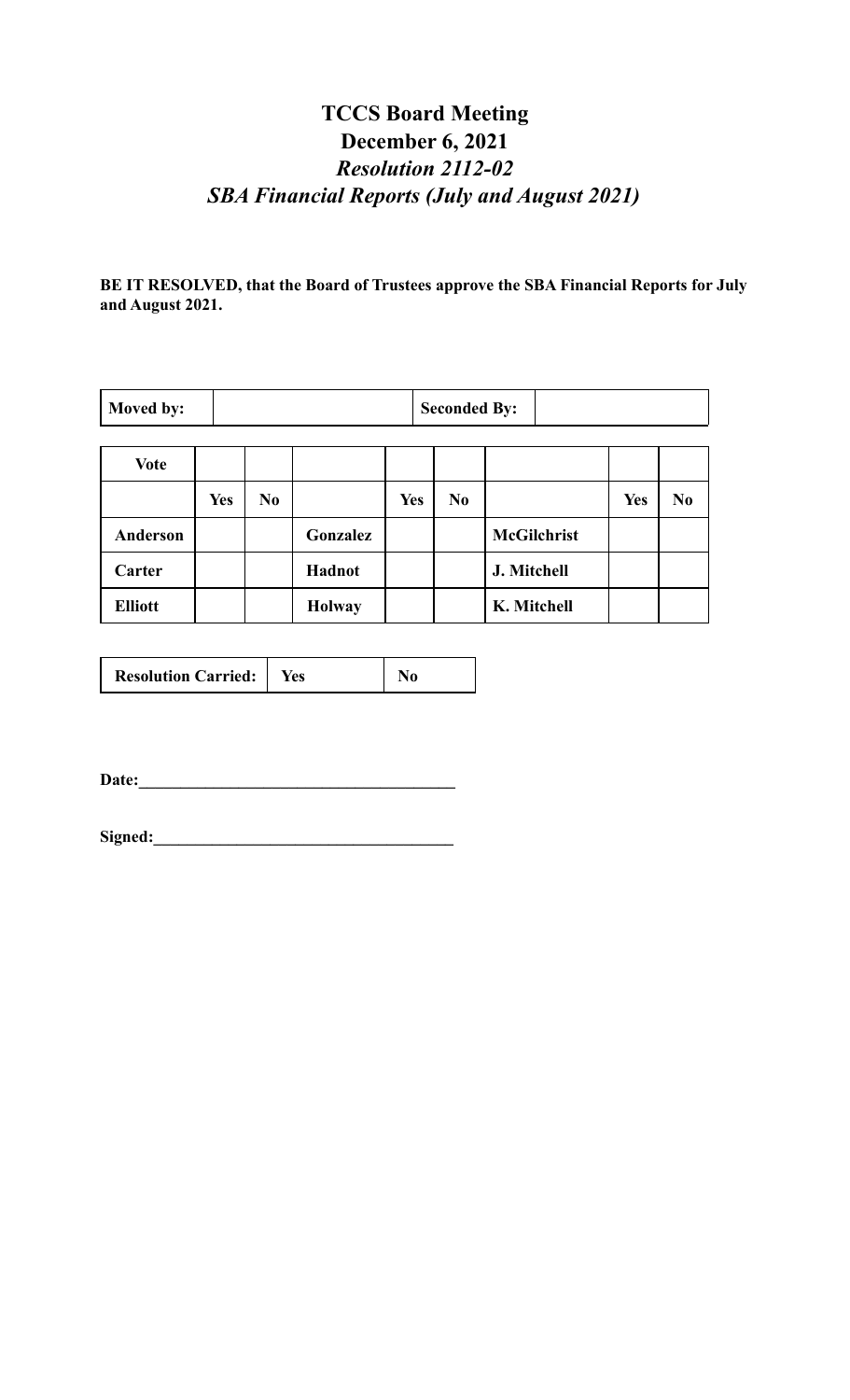# **TCCS Board Meeting December 6, 2021** *Resolution 2112-03 Updated COVID-19 Protocols for School Year 2021-2022*

**BE IT RESOLVED, that the Board of Trustees approve the attached updated COVID-19 Protocols for School Year 2021-2022.**

| Moved by:       |            |                |               |            | <b>Seconded By:</b> |                    |            |                |
|-----------------|------------|----------------|---------------|------------|---------------------|--------------------|------------|----------------|
| <b>Vote</b>     |            |                |               |            |                     |                    |            |                |
|                 | <b>Yes</b> | N <sub>0</sub> |               | <b>Yes</b> | N <sub>0</sub>      |                    | <b>Yes</b> | N <sub>0</sub> |
| <b>Anderson</b> |            |                | Gonzalez      |            |                     | <b>McGilchrist</b> |            |                |
| Carter          |            |                | Hadnot        |            |                     | J. Mitchell        |            |                |
| <b>Elliott</b>  |            |                | <b>Holway</b> |            |                     | K. Mitchell        |            |                |

|--|

**Date:\_\_\_\_\_\_\_\_\_\_\_\_\_\_\_\_\_\_\_\_\_\_\_\_\_\_\_\_\_\_\_\_\_\_\_\_\_\_**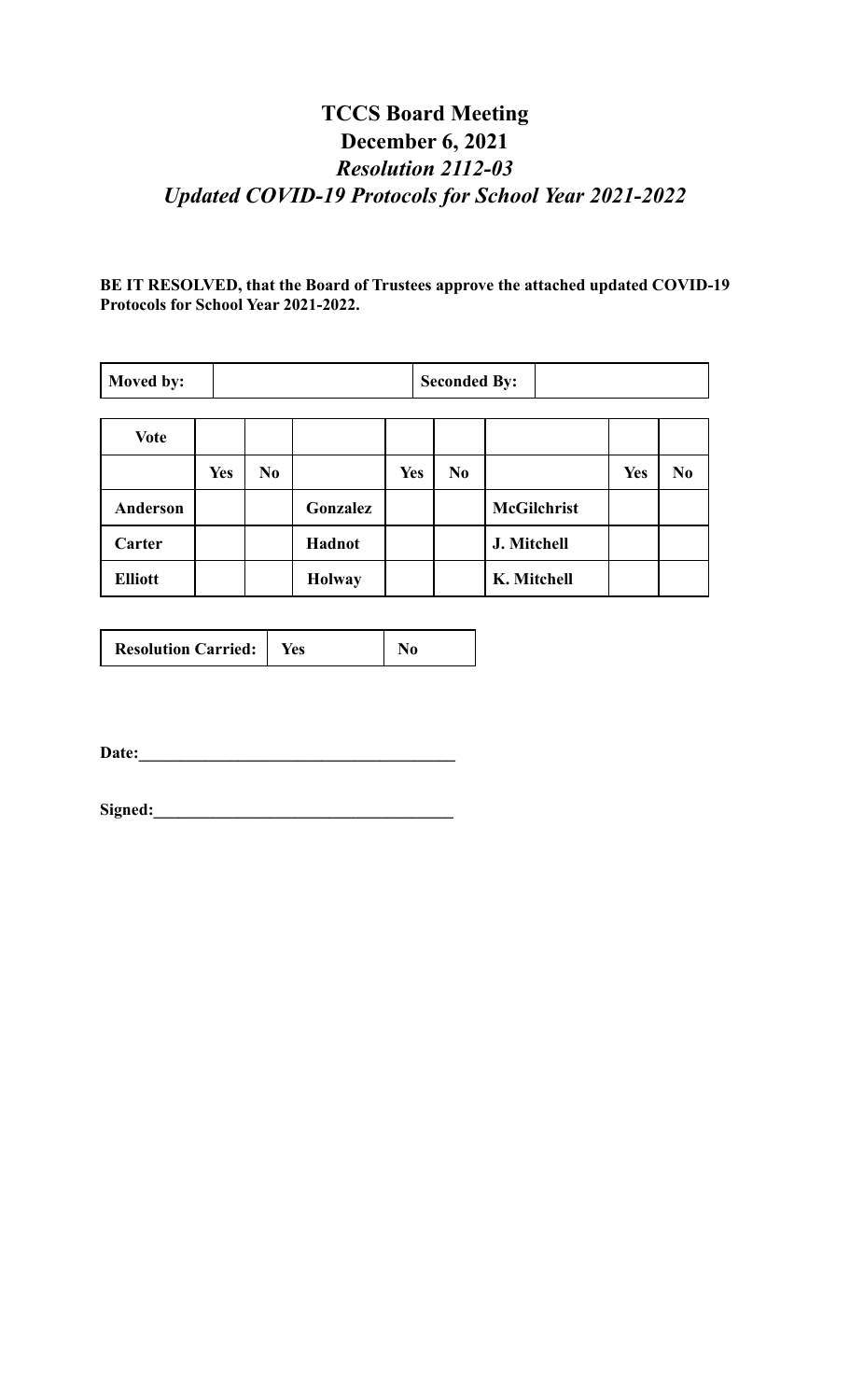#### **TCCS Board Meeting December 6, 2021** *Resolution 2112-04 Memorandum of Agreement (MOA) 2021-2022*

**BE IT RESOLVED, that Board of Trustees approve the submission of the 2021-2022 Update to Uniform Memorandum of Agreement (MOA) between education and law enforcement officials.**

| Moved by: |  |  | <b>Seconded By:</b> |  |  |
|-----------|--|--|---------------------|--|--|
|           |  |  |                     |  |  |
| $ -$      |  |  |                     |  |  |

| <b>Vote</b>    |            |                |               |     |                |                    |     |                |
|----------------|------------|----------------|---------------|-----|----------------|--------------------|-----|----------------|
|                | <b>Yes</b> | N <sub>0</sub> |               | Yes | N <sub>0</sub> |                    | Yes | N <sub>0</sub> |
| Anderson       |            |                | Gonzalez      |     |                | <b>McGilchrist</b> |     |                |
| Carter         |            |                | Hadnot        |     |                | J. Mitchell        |     |                |
| <b>Elliott</b> |            |                | <b>Holway</b> |     |                | K. Mitchell        |     |                |

| <b>Resolution Carried:</b>   Yes |  |
|----------------------------------|--|
|                                  |  |

**Date:\_\_\_\_\_\_\_\_\_\_\_\_\_\_\_\_\_\_\_\_\_\_\_\_\_\_\_\_\_\_\_\_\_\_\_\_\_\_**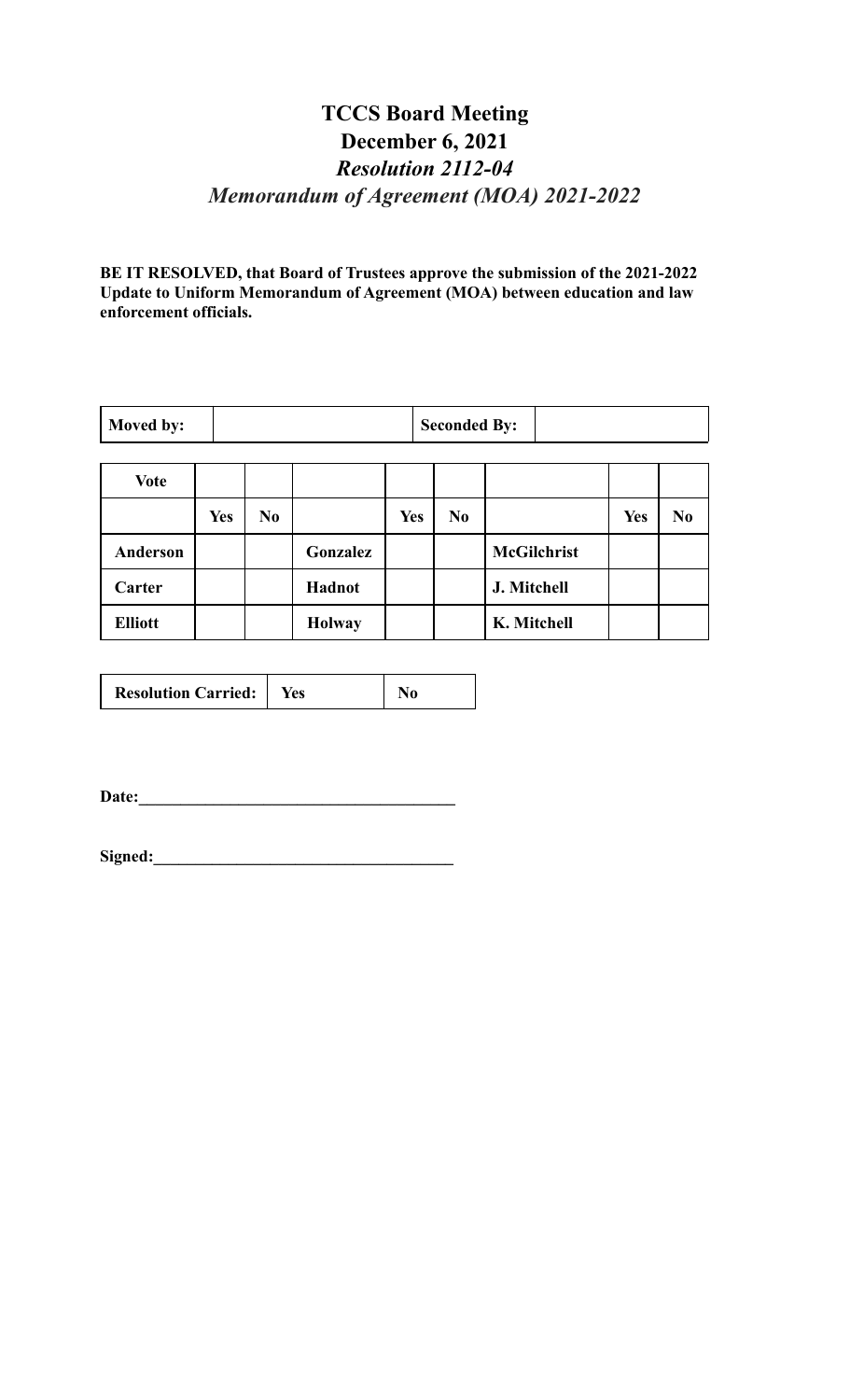#### **TCCS Board Meeting December 6, 2021** *Resolution 2112-05 Snow Removal Contract*

**BE IT RESOLVED, that Board of Trustees approve the attached agreement with Joseph M. Dillon's Professional Property Care to provide snow removal services for the 2021-2022 school year.**

| Moved by:      |            |                |               |            | <b>Seconded By:</b> |                    |            |                |
|----------------|------------|----------------|---------------|------------|---------------------|--------------------|------------|----------------|
| <b>Vote</b>    |            |                |               |            |                     |                    |            |                |
|                | <b>Yes</b> | N <sub>0</sub> |               | <b>Yes</b> | N <sub>0</sub>      |                    | <b>Yes</b> | N <sub>0</sub> |
| Anderson       |            |                | Gonzalez      |            |                     | <b>McGilchrist</b> |            |                |
| Carter         |            |                | <b>Hadnot</b> |            |                     | J. Mitchell        |            |                |
| <b>Elliott</b> |            |                | <b>Holway</b> |            |                     | K. Mitchell        |            |                |

|--|

Date: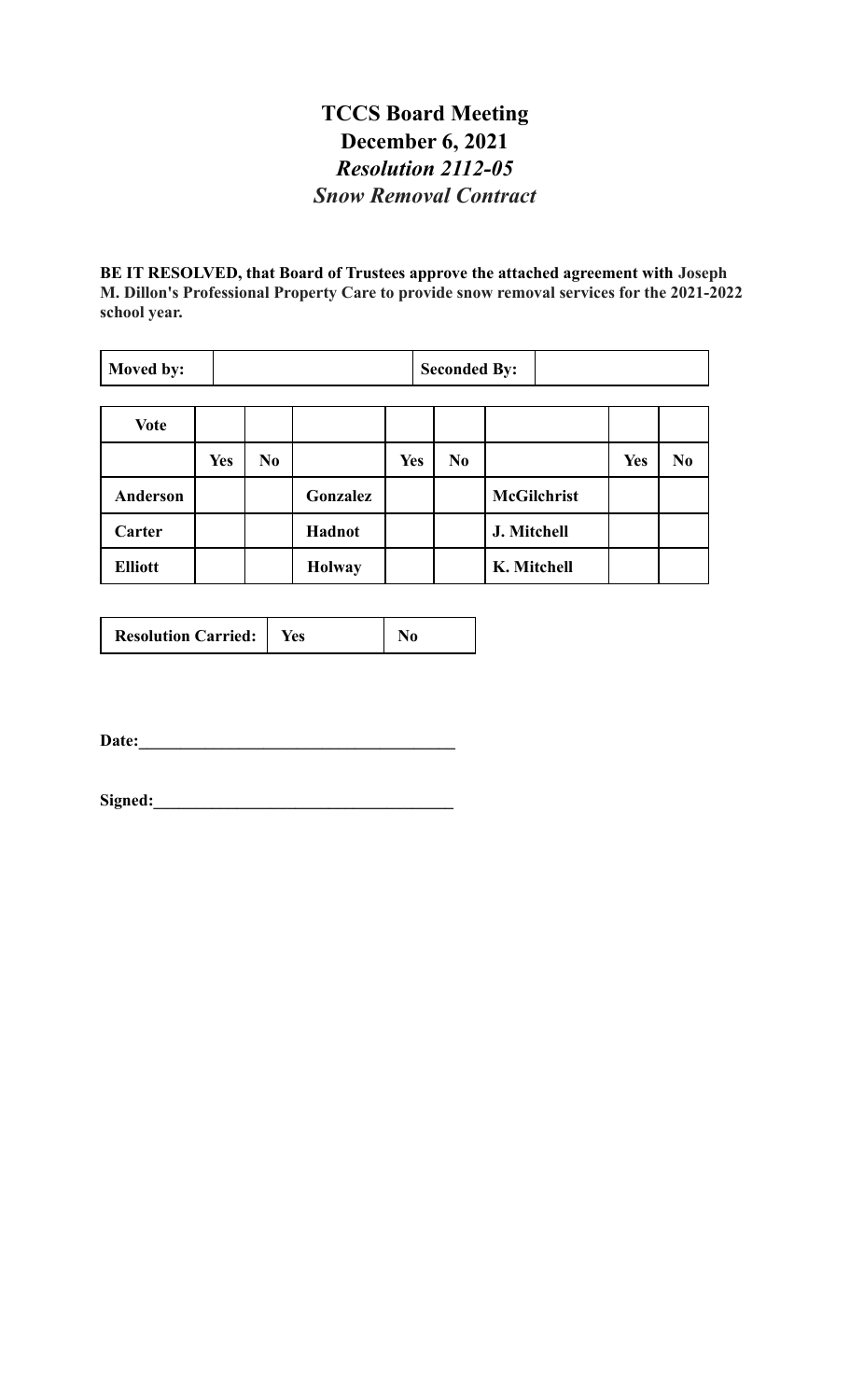# **TCCS Board Meeting December 6, 2021** *Resolution 2112-06 Submission of Grant Application (ESSER III)*

**BE IT RESOLVED, that the Board of Trustees approve the submission of the ESSER III grant application in the following allocations:**

|                                                                          | <b>Total District Award /</b><br><b>Allocation</b> | Amount<br><b>Available</b><br>May 24th |
|--------------------------------------------------------------------------|----------------------------------------------------|----------------------------------------|
| <b>ESSER</b>                                                             | 218,635                                            | 145,654                                |
| Accelerated Learning Coaching and Educator Support<br>Grant              | 50,000                                             |                                        |
| Evidence-Based Summer Learning and Enrichment<br><b>Activities Grant</b> | 40,000                                             |                                        |
| Evidence-Based Comprehensive Beyond the School<br>Day Activities Grant   | 40,000                                             |                                        |
| <b>NJTSS Mental Health Support Staffing Grant</b>                        | 45,000                                             |                                        |

| $\blacksquare$ Moved by: | <b>Seconded By:</b> |  |
|--------------------------|---------------------|--|
|                          |                     |  |

| <b>Vote</b>    |            |                |               |            |                |                    |            |                |
|----------------|------------|----------------|---------------|------------|----------------|--------------------|------------|----------------|
|                | <b>Yes</b> | N <sub>0</sub> |               | <b>Yes</b> | N <sub>0</sub> |                    | <b>Yes</b> | N <sub>0</sub> |
| Anderson       |            |                | Gonzalez      |            |                | <b>McGilchrist</b> |            |                |
| Carter         |            |                | Hadnot        |            |                | J. Mitchell        |            |                |
| <b>Elliott</b> |            |                | <b>Holway</b> |            |                | K. Mitchell        |            |                |

| <b>Resolution Carried:</b><br>res |
|-----------------------------------|
|-----------------------------------|

**Date:\_\_\_\_\_\_\_\_\_\_\_\_\_\_\_\_\_\_\_\_\_\_\_\_\_\_\_\_\_\_\_\_\_\_\_\_\_\_**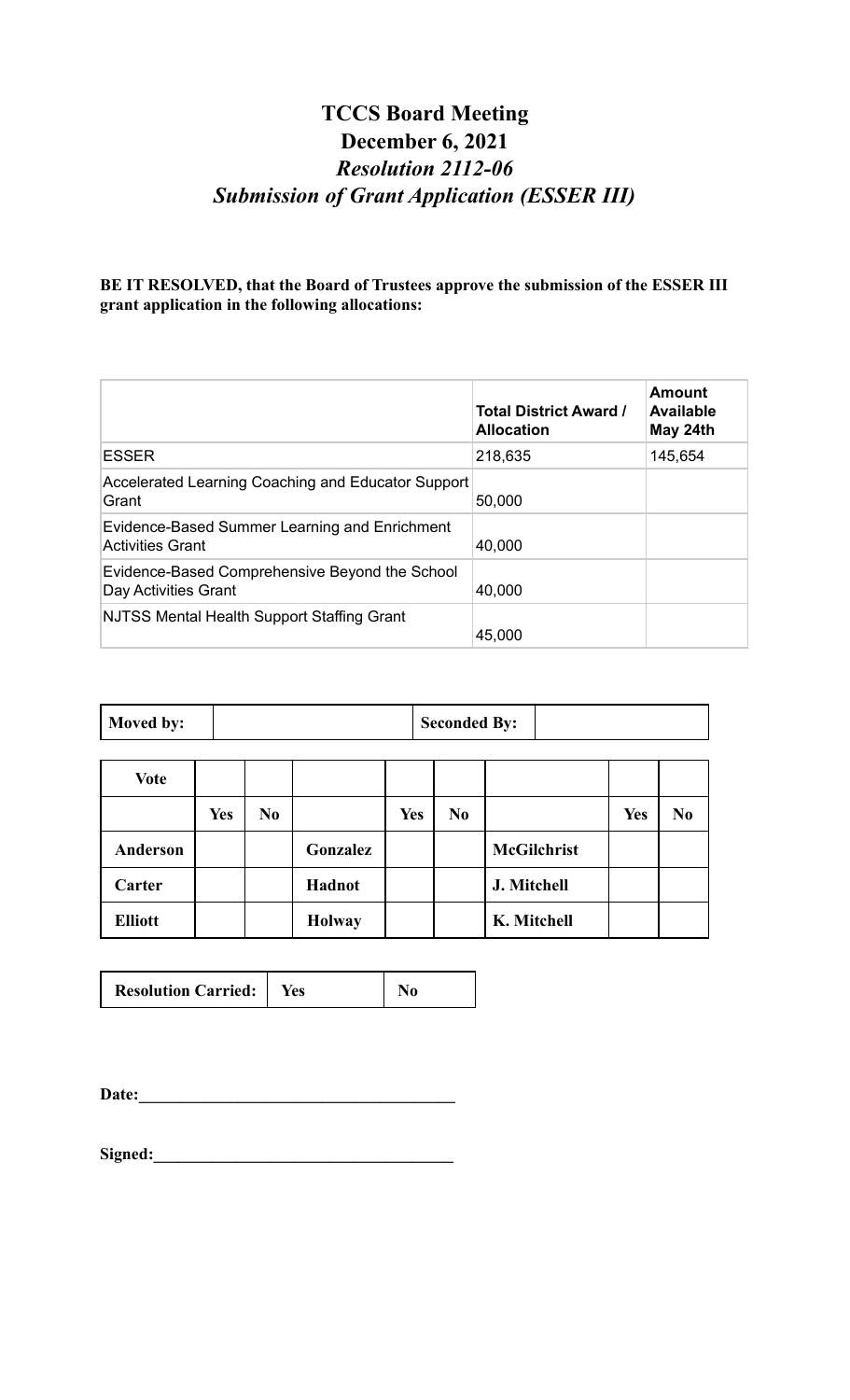# **TCCS Board Meeting December 6, 2021** *Resolution 2112-07 Personnel Appointments (Substitutes)*

#### **BE IT RESOLVED, that Board of Trustees approve the following appointments for the 2021-2022 school year:**

| Name(s)                    | <b>Position</b>    | Rate        |
|----------------------------|--------------------|-------------|
| <sup>≀</sup> Tameka Walton | Substitute Teacher | $$125$ /day |
| William J. Thompson        | Substitute Teacher | $$125$ /day |

| Moved by: | <b>Seconded By:</b> |  |
|-----------|---------------------|--|
|-----------|---------------------|--|

| Vote           |            |                |               |            |                |                    |            |                |
|----------------|------------|----------------|---------------|------------|----------------|--------------------|------------|----------------|
|                | <b>Yes</b> | N <sub>0</sub> |               | <b>Yes</b> | N <sub>0</sub> |                    | <b>Yes</b> | N <sub>0</sub> |
| Anderson       |            |                | Gonzalez      |            |                | <b>McGilchrist</b> |            |                |
| Carter         |            |                | Hadnot        |            |                | J. Mitchell        |            |                |
| <b>Elliott</b> |            |                | <b>Holway</b> |            |                | K. Mitchell        |            |                |

| <b>Resolution Carried:</b>   Yes |  |  |
|----------------------------------|--|--|
|----------------------------------|--|--|

**Date:\_\_\_\_\_\_\_\_\_\_\_\_\_\_\_\_\_\_\_\_\_\_\_\_\_\_\_\_\_\_\_\_\_\_\_\_\_\_**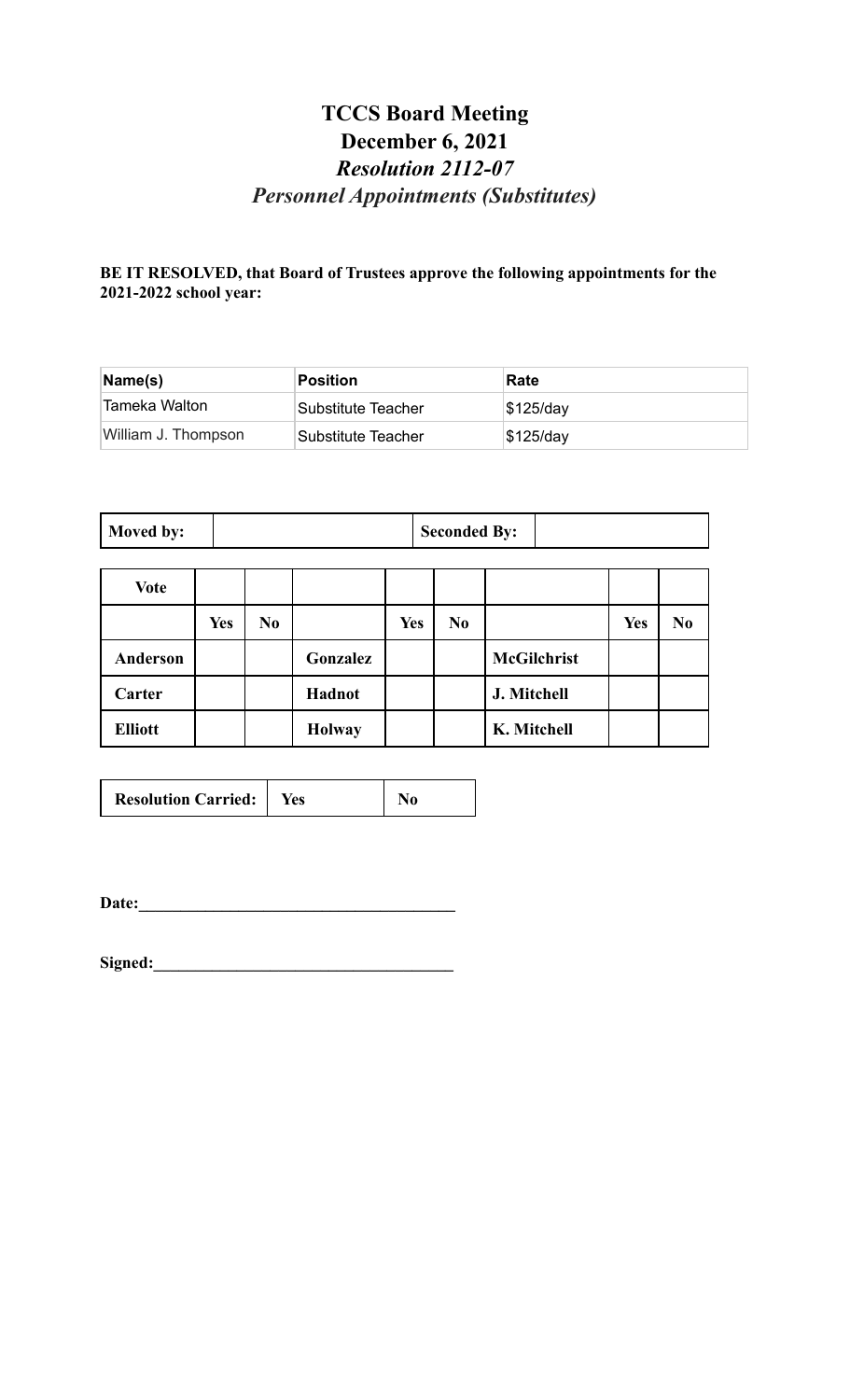# **TCCS Board Meeting December 6, 2021** *Resolution 2112-08 Acknowledgement of HIB Report*

**BE IT RESOLVED, that the Board of Trustees Acknowledges receipt of a Report from TCCS HIB Specialist, Kristina Anders on December 6, 2021.**

| Moved by:       |            | <b>Seconded By:</b> |               |            |  |                |                    |     |                |
|-----------------|------------|---------------------|---------------|------------|--|----------------|--------------------|-----|----------------|
| <b>Vote</b>     |            |                     |               |            |  |                |                    |     |                |
|                 | <b>Yes</b> | N <sub>0</sub>      |               | <b>Yes</b> |  | N <sub>0</sub> |                    | Yes | N <sub>0</sub> |
| <b>Anderson</b> |            |                     | Gonzalez      |            |  |                | <b>McGilchrist</b> |     |                |
| Carter          |            |                     | Hadnot        |            |  |                | J. Mitchell        |     |                |
| <b>Elliott</b>  |            |                     | <b>Holway</b> |            |  |                | K. Mitchell        |     |                |

|--|

**Date:\_\_\_\_\_\_\_\_\_\_\_\_\_\_\_\_\_\_\_\_\_\_\_\_\_\_\_\_\_\_\_\_\_\_\_\_\_\_**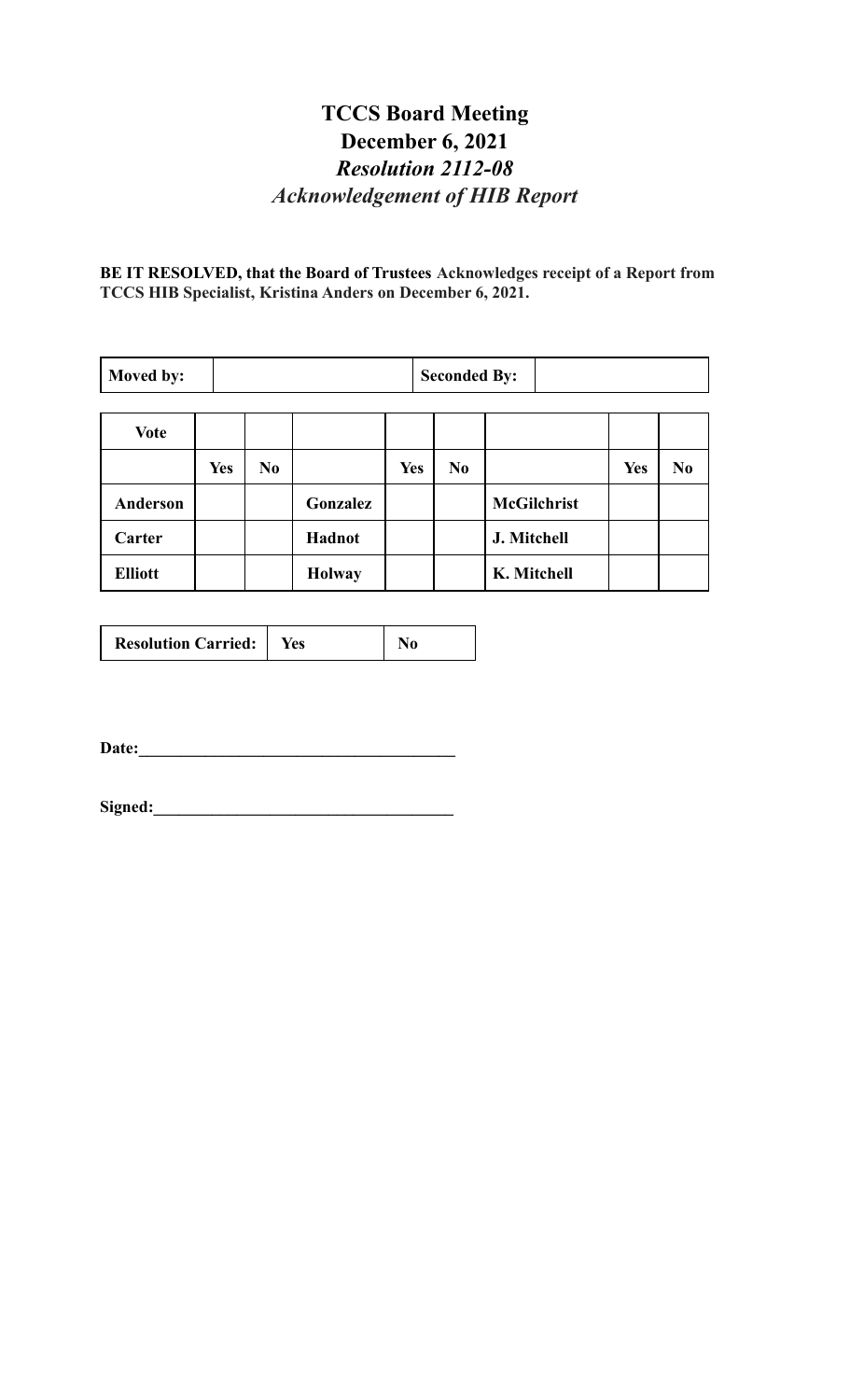# **TCCS Board Meeting December 6, 2021** *Resolution 2112-09 Acceptance of Donation*

**BE IT RESOLVED, that Board of Trustees accept the donation of 17 Boys Basketball Uniforms (total value approximately \$595) from Keni Ashby.**

| Moved by:      | <b>Seconded By:</b> |                |               |            |                |                    |     |                |
|----------------|---------------------|----------------|---------------|------------|----------------|--------------------|-----|----------------|
| <b>Vote</b>    |                     |                |               |            |                |                    |     |                |
|                | <b>Yes</b>          | N <sub>0</sub> |               | <b>Yes</b> | N <sub>0</sub> |                    | Yes | N <sub>0</sub> |
| Anderson       |                     |                | Gonzalez      |            |                | <b>McGilchrist</b> |     |                |
| Carter         |                     |                | Hadnot        |            |                | J. Mitchell        |     |                |
| <b>Elliott</b> |                     |                | <b>Holway</b> |            |                | K. Mitchell        |     |                |

| <b>Resolution Carried:</b> | Yes |  |
|----------------------------|-----|--|
|----------------------------|-----|--|

**Date:\_\_\_\_\_\_\_\_\_\_\_\_\_\_\_\_\_\_\_\_\_\_\_\_\_\_\_\_\_\_\_\_\_\_\_\_\_\_**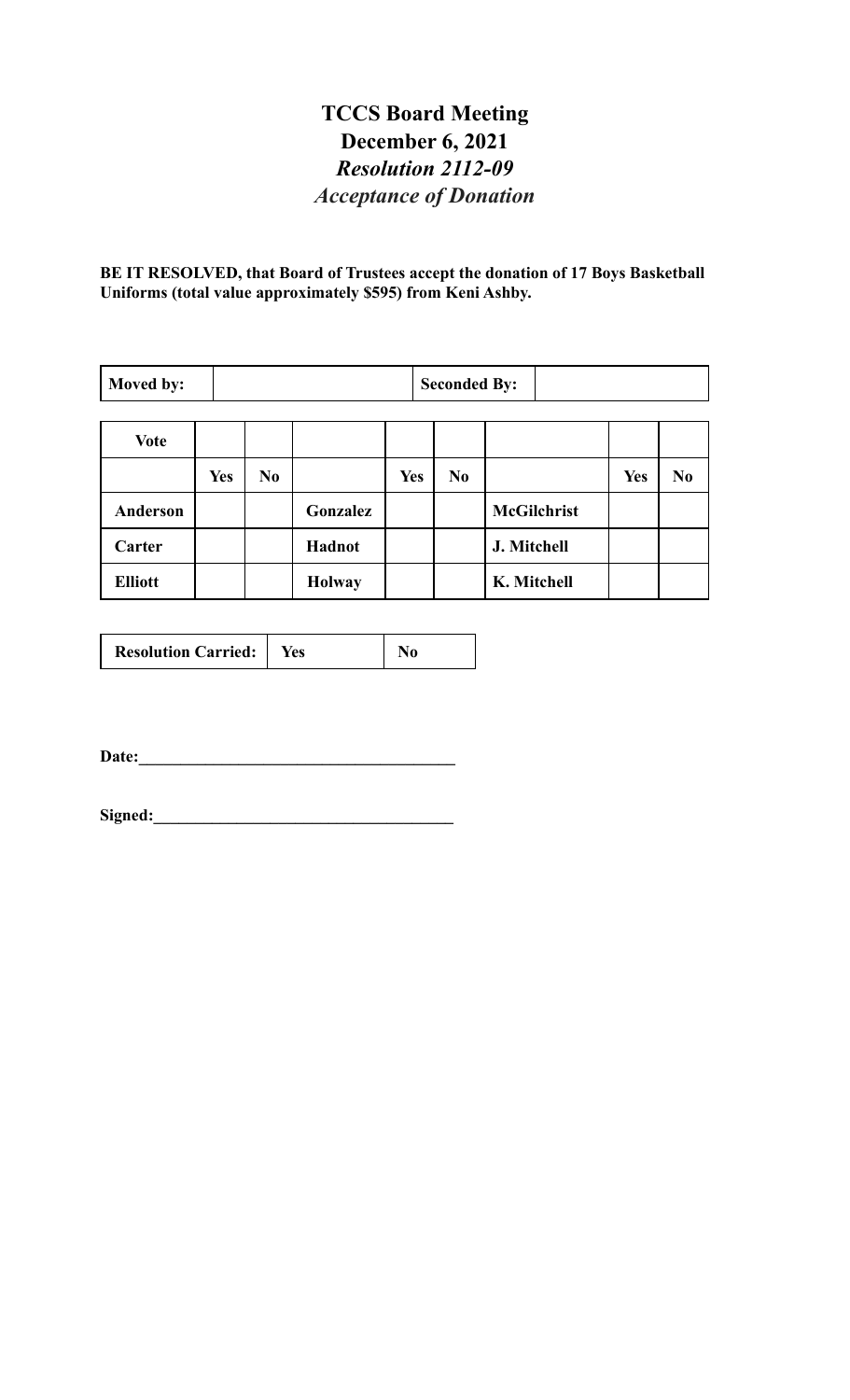# **TCCS Board Meeting December 6, 2021** *Resolution 2112-10 Revised Personnel Appointment (Substitute Nurse)*

**BE IT RESOLVED, that Board of Trustees approve the following appointment for the 2021-2022 school year (effective 11/9/21):**

| Name(s)       | Position         | Rate      |
|---------------|------------------|-----------|
| Susan Everett | Substitute Nurse | \$280/day |

| Moved by: | <b>Seconded By:</b> |  |
|-----------|---------------------|--|
|-----------|---------------------|--|

| <b>Vote</b>     |            |                |               |            |                |                    |            |                |
|-----------------|------------|----------------|---------------|------------|----------------|--------------------|------------|----------------|
|                 | <b>Yes</b> | N <sub>0</sub> |               | <b>Yes</b> | N <sub>0</sub> |                    | <b>Yes</b> | N <sub>0</sub> |
| <b>Anderson</b> |            |                | Gonzalez      |            |                | <b>McGilchrist</b> |            |                |
| Carter          |            |                | Hadnot        |            |                | J. Mitchell        |            |                |
| <b>Elliott</b>  |            |                | <b>Holway</b> |            |                | K. Mitchell        |            |                |

| <b>Resolution Carried:</b> | Yes |  |
|----------------------------|-----|--|
|----------------------------|-----|--|

**Date:\_\_\_\_\_\_\_\_\_\_\_\_\_\_\_\_\_\_\_\_\_\_\_\_\_\_\_\_\_\_\_\_\_\_\_\_\_\_**